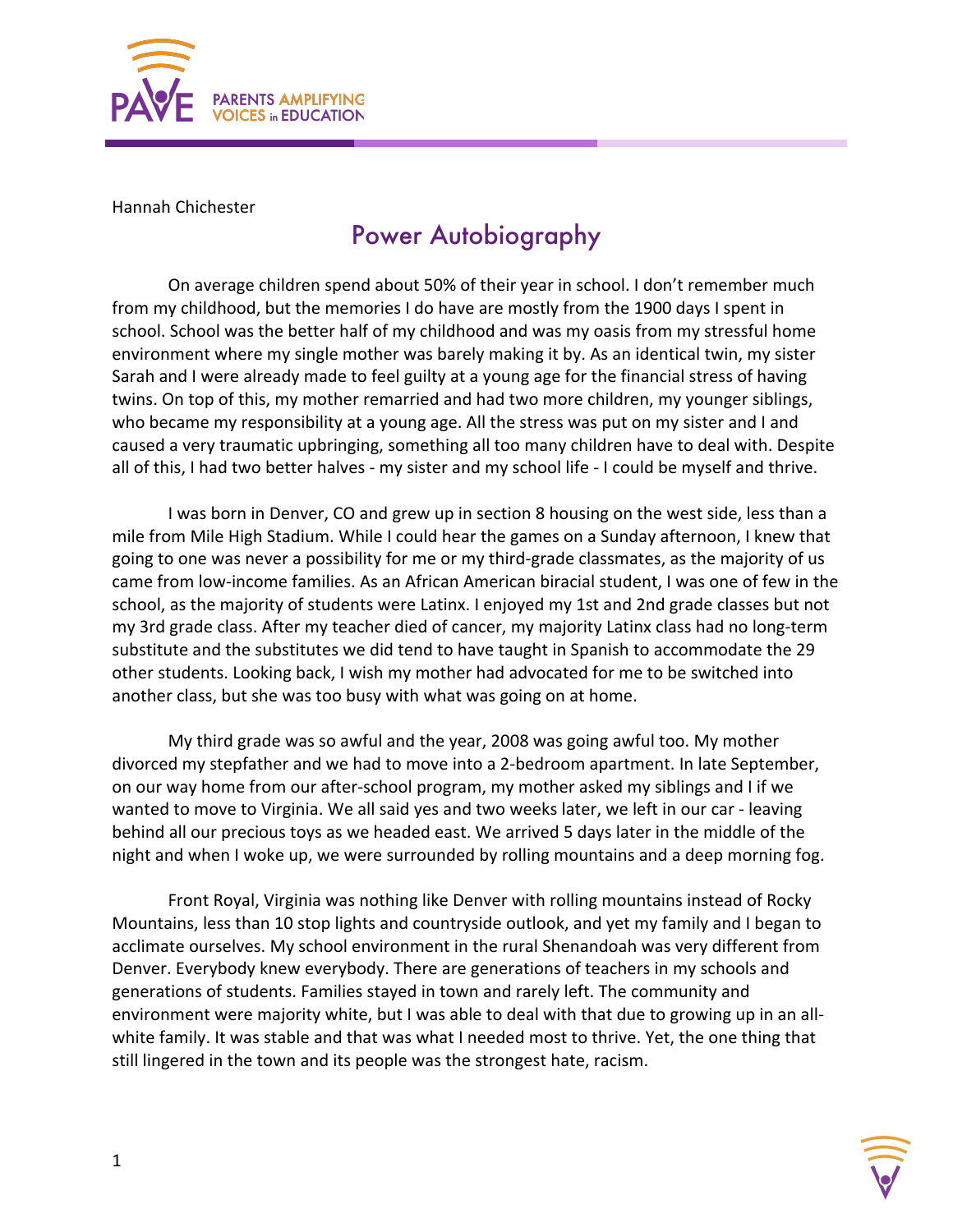

I went to a newly renovated Warren County Middle School which used to be the shell of the original Warren County High School. The air permeated with its racist past as Warren County has demographically stayed the same with being a homogeneous white population, with only 10% or less being African and people of color. Prior to 1960, there was no school for African Americans in Warren County and oftentimes, African Americans throughout the Shenandoah would live as boarders in counties miles away to gain an education. The massive resistance in Virginia led to Warren County high school not being integrated until 1960, 6 years after the Brown vs. Board of Education ruling.

I had a very hard time in middle school due to constant bullying from white students and a lack of caring teachers. However, I did well academically, and this got me recognition going into high school. My high school had grades 8-12 and school staff got to know me well over the 5 years I attended. I started to love school more due to my extracurricular activities such as band, choir, and academic team. My teachers and administrators grew to love my sister and I and became our support system during a time we needed most. At the beginning of my junior year, my mother lost our home and my sister, and I were homeless and living with friends, all while taking 4 Advanced Placement courses. Despite the difficulties of the time, my education greatly empowered me and helped me realize that I can break my familial cycle of poverty. Our school family became our greatest support system and helped us through graduating high school and getting into college with plenty of scholarships.

However, I always noticed that my sister and I were the only ones of color in AP courses. I noticed that other Black students weren't treated the same and punished for things my sister and I got away with, including physical altercations. My sister and I were able to be distraught and grieve our loss and frustrations, but all other Black students seemed to not get the same treatment. While I am so thankful for the education I have received and the support system that is still with me today, I can't help but feel as though I was given the charity pass within my school system due to my hard work, being biracial, and my "sob story." I feel as though I am the one exception and most of my Black classmates did not gain the same education as my sister and I. Looking back, I feel as though Black students were set up to fail from the start, already being born into inequalities and disadvantages. Preconceptions already made from jump and the expectation that they need to prove they are worthy of such support.

All the Black and brown children that already have a hard life should have one place they can call home: school. My education has helped me break my cycle of poverty as I am a first-generation college graduate and am now doing well for myself and living in a city I love; all dreams I thought were unreachable when I was 15. As a place where children are for a good half of their life, it should be a place that doesn't just provide a quality education, but also actually believes in the talents and gifts of every student regardless of demographic and social background. It should be a place where a child, like my younger self, can hope and dream about their future and provide access to out of school programs and extracurriculars that help